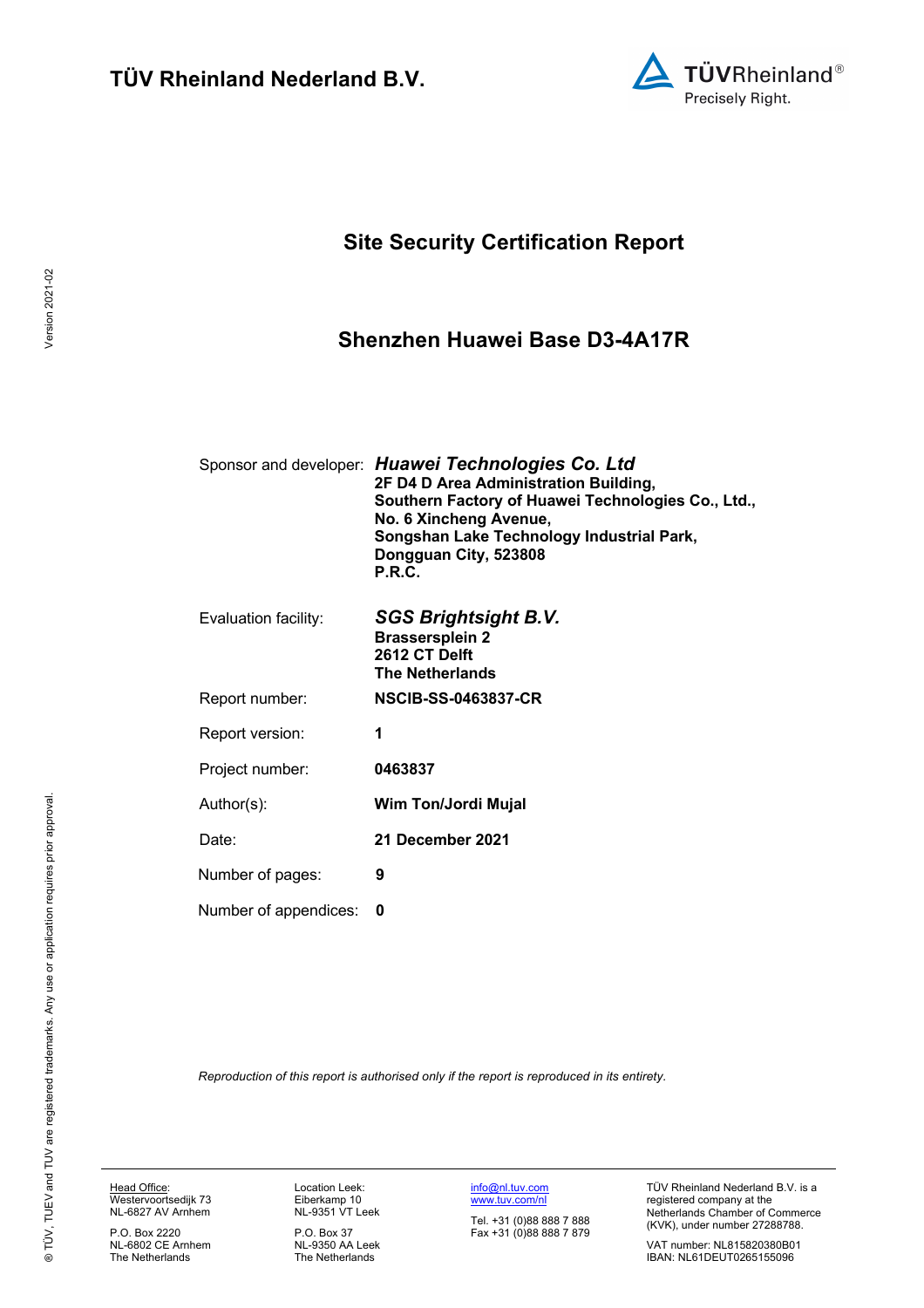

## **CONTENTS**

| Foreword                                                                                                                                                                                  |                                                         |  |
|-------------------------------------------------------------------------------------------------------------------------------------------------------------------------------------------|---------------------------------------------------------|--|
| <b>Recognition of the Certificate</b>                                                                                                                                                     | 4                                                       |  |
| 1 Executive Summary                                                                                                                                                                       | 5                                                       |  |
| 2 Certification Results                                                                                                                                                                   | $6\phantom{1}6$                                         |  |
| 2.1<br>Site Identification<br>2.2<br>Scope: Physical<br>2.3<br>Scope: Logical<br>2.4<br><b>Evaluation Approach</b><br>2.5<br><b>Evaluation Results</b><br>Comments/Recommendations<br>2.6 | 6<br>6<br>6<br>$6\phantom{1}6$<br>$\boldsymbol{6}$<br>7 |  |
| 3 Site Security Target                                                                                                                                                                    | 8                                                       |  |
| <b>Definitions</b><br>4                                                                                                                                                                   | 8                                                       |  |
| 5<br><b>Bibliography</b>                                                                                                                                                                  | 9                                                       |  |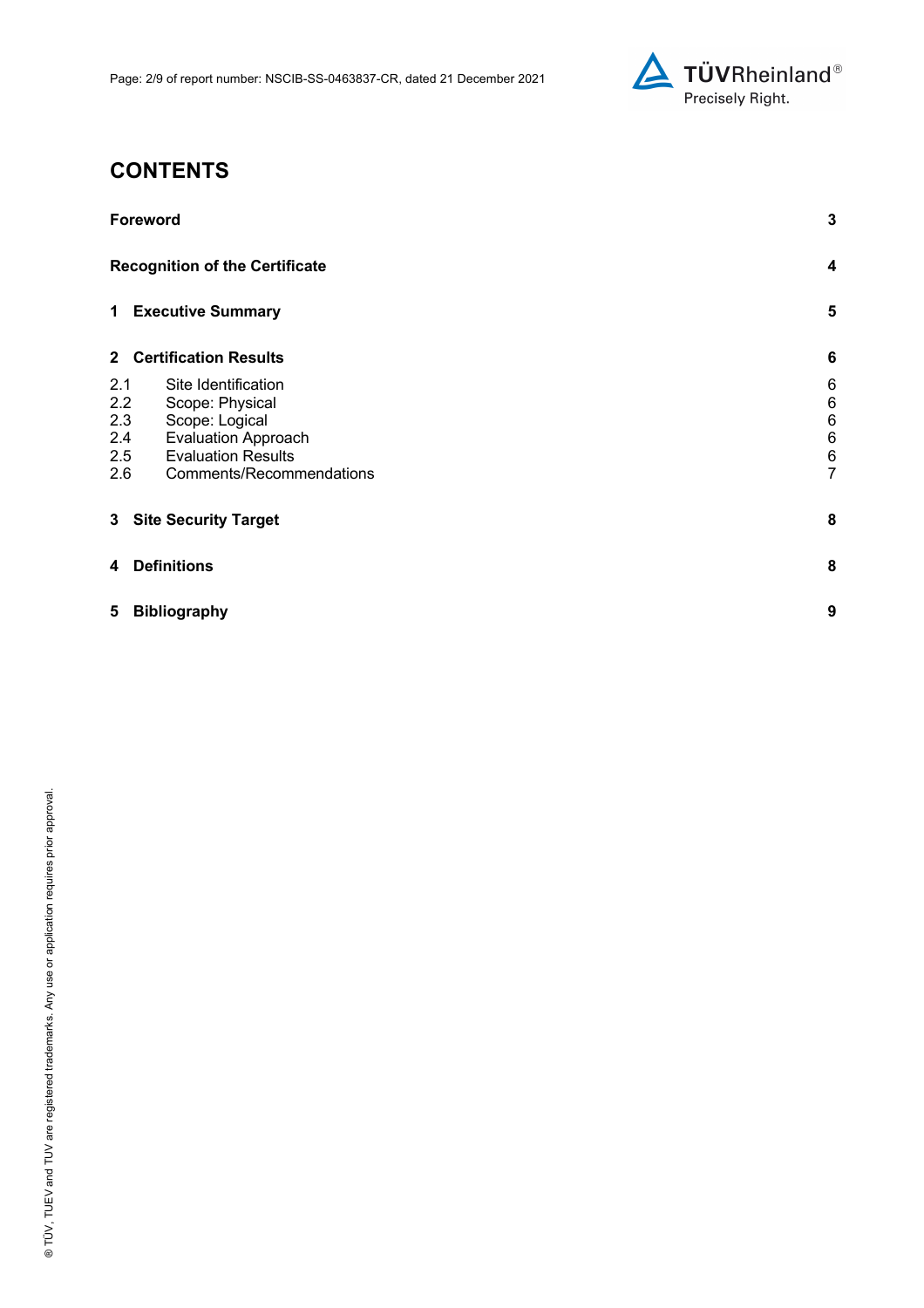

### **Foreword**

The Netherlands Scheme for Certification in the Area of IT Security (NSCIB) provides a third-party evaluation and certification service for determining the trustworthiness of Information Technology (IT) security products. Under this NSCIB, TÜV Rheinland Nederland B.V. has the task of issuing certificates for IT security products, as well as for protection profiles and sites.

Part of the procedure is the technical examination (evaluation) of the product, protection profile or site according to the Common Criteria assessment guidelines published by the NSCIB. Evaluations are performed by an IT Security Evaluation Facility (ITSEF) under the oversight of the NSCIB Certification Body, which is operated by TÜV Rheinland Nederland B.V. in cooperation with the Ministry of the Interior and Kingdom Relations.

An ITSEF in the Netherlands is a commercial facility that has been licensed by TÜV Rheinland Nederland B.V. to perform Common Criteria evaluations; a significant requirement for such a licence is accreditation to the requirements of ISO Standard 17025 "General requirements for the accreditation of calibration and testing laboratories".

By awarding a Common Criteria certificate, TÜV Rheinland Nederland B.V. asserts that the product or site complies with the security requirements specified in the associated (site) security target, or that the protection profile (PP) complies with the requirements for PP evaluation specified in the Common Criteria for Information Security Evaluation. A (site) security target is a requirements specification document that defines the scope of the evaluation activities.

The consumer should review the (site) security target or protection profile, in addition to this certification report, to gain an understanding of any assumptions made during the evaluation, the IT product's intended environment, its security requirements, and the level of confidence (i.e., the evaluation assurance level) that the product or site satisfies the security requirements stated in the (site) security target.

Reproduction of this report is authorised only if the report is reproduced in its entirety.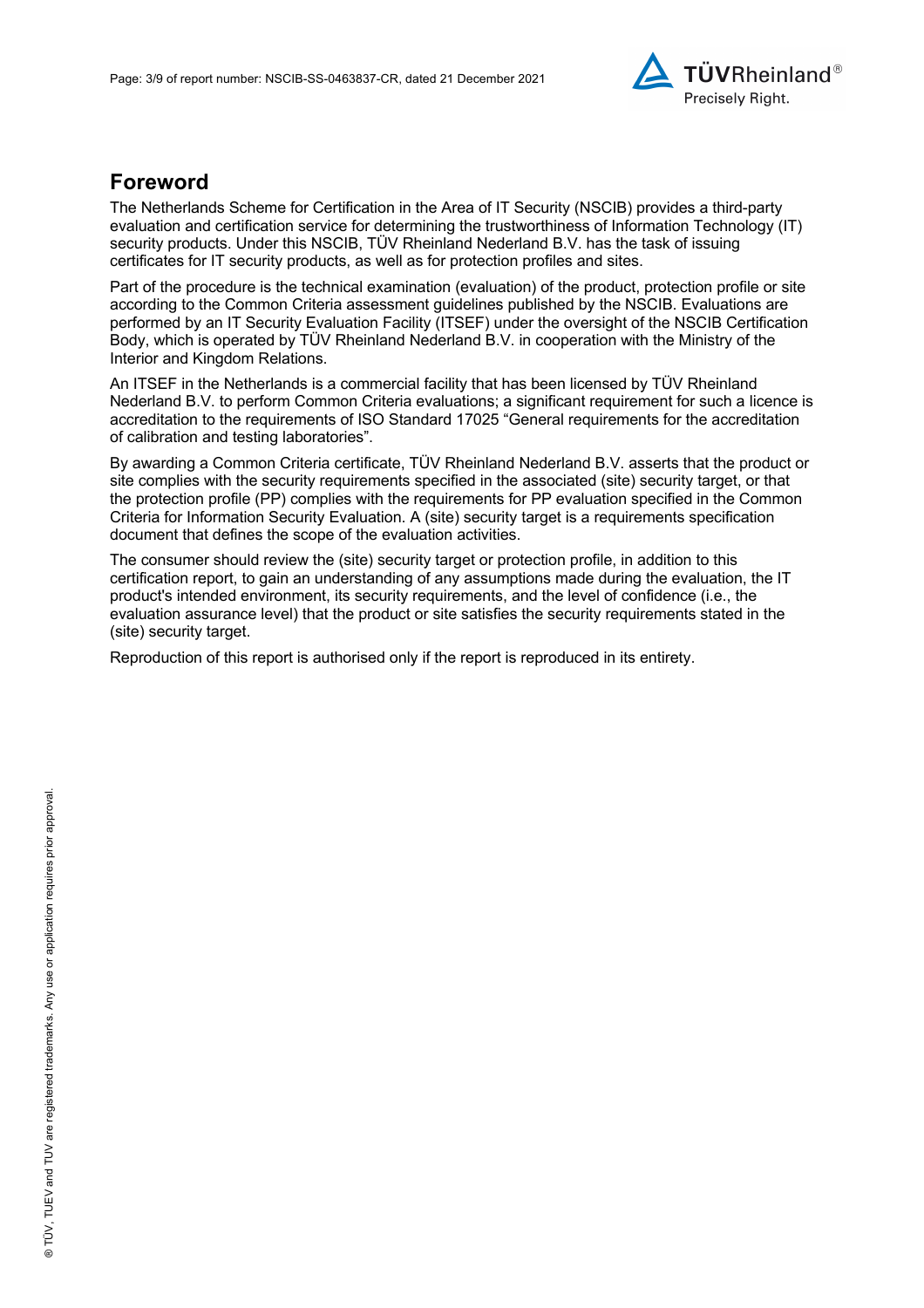

## **Recognition of the Certificate**

At the time of publication, the Common Criteria Recognition Arrangement (CCRA) and the SOG-IS Mutual Recognition Agreement (SOG-IS MRA) do not cover the recognition of Site Certificates. The site-security evaluation process, however, followed all the rules of these agreements and used the agreed supporting document for site certification *[CCDB]*. Therefore, the results of this evaluation and certification procedure can be reused by any scheme in subsequent product evaluations and certification procedures that make use of the certified site.

Presence of the CCRA and SOG-IS logos on this certificate would indicate that the certificate is issued in accordance with the provisions of the CCRA and the SOG-IS MRA and is recognised by the participating nations. The CCRA and the SOG-IS MRA do not cover site certification, however, so these logos are not present on this certificate.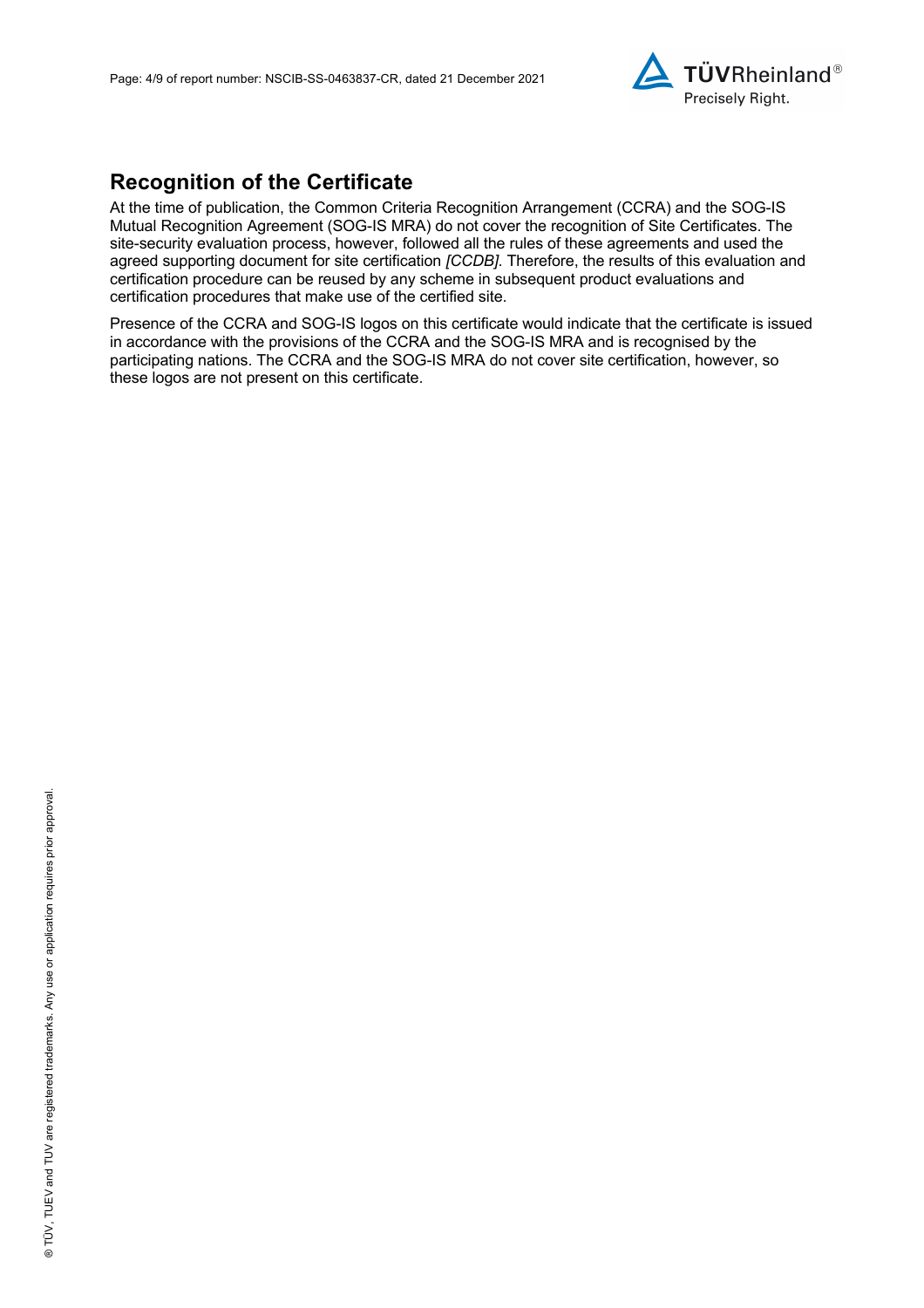

## **1 Executive Summary**

This Certification Report states the outcome of the Common Criteria security evaluation of the Shenzhen Huawei Base D3-4A17R. The operator of the site is Huawei Technologies Co. Ltd located in Dongguan City, P.R.C. and they also act as the sponsor of the evaluation and certification.

The evaluated site is: Shenzhen Huawei Base D3-4A17R.

The site is used by Huawei Technologies Co. Ltd to participate in the activities of Security IC Embedded Software Development (Phase 1), IC Embedded Software Testing (Phase 1), IC Design (Phase 2), IC Dedicated Software and Testing (Phase 2).

To perform its activities, the site uses the Huawei Technologies Co. Ltd provided remote ITinfrastructure and local IT equipment (workstations, router, VPN) and works according to the processes defined in the *[SST]*.

The site activities are related to Phase 1 and Phase 2 of the seven phases of the Lifecycle Model as defined in *[PP]*.

The site has been evaluated by SGS Brightsight B.V located in Delft. The evaluation was completed on 2021-12-14 with the approval of the ETR. The certification procedure has been conducted in accordance with the provisions of the Netherlands Scheme for Certification in the Area of IT Security *[NSCIB]*.

The scope of the evaluation is defined by the Site Security Target *[SST]*, which identifies assumptions made during the evaluation and the level of confidence (evaluation assurance level) the site is intended to satisfy for product evaluations. Users of this site certification are advised to verify that their own use of, and interaction with, the site is consistent with the Site Security Target, and to give due consideration to the comments, observations and recommendations in this certification report.

The results documented in the Evaluation Technical Report *[ETR]1* for this site provide sufficient evidence that this site meets the EAL6 assurance components ALC\_CMC.5, ALC\_CMS.5, ALC\_DVS.2 (at AVA\_VAN.5 level), and ALC\_LCD.1.

The evaluation was conducted using the Common Methodology for Information Technology Security Evaluation, Version 3.1 Revision 5 *[CEM]* and the Supporting Document Guidance: CCDB-2007-11- 001 Site Certification, October 2007, Version 1.0, Revision 1 *[CCDB]*, for conformance to the Common Criteria for Information Technology Security Evaluation, Version 3.1, Revision 5 *[CC]*.

TÜV Rheinland Nederland B.V., as the NSCIB Certification Body, declares that the evaluation meets all the conditions for international recognition of Common Criteria Certificates and that the site certificate will be included on the NSCIB Certificates list. Note that the certification results apply only to the specific site, used in the manner defined in the *[SST].*

<sup>1</sup> The Evaluation Technical Report contains information proprietary to the developer and/or the evaluator, and is not available for public review.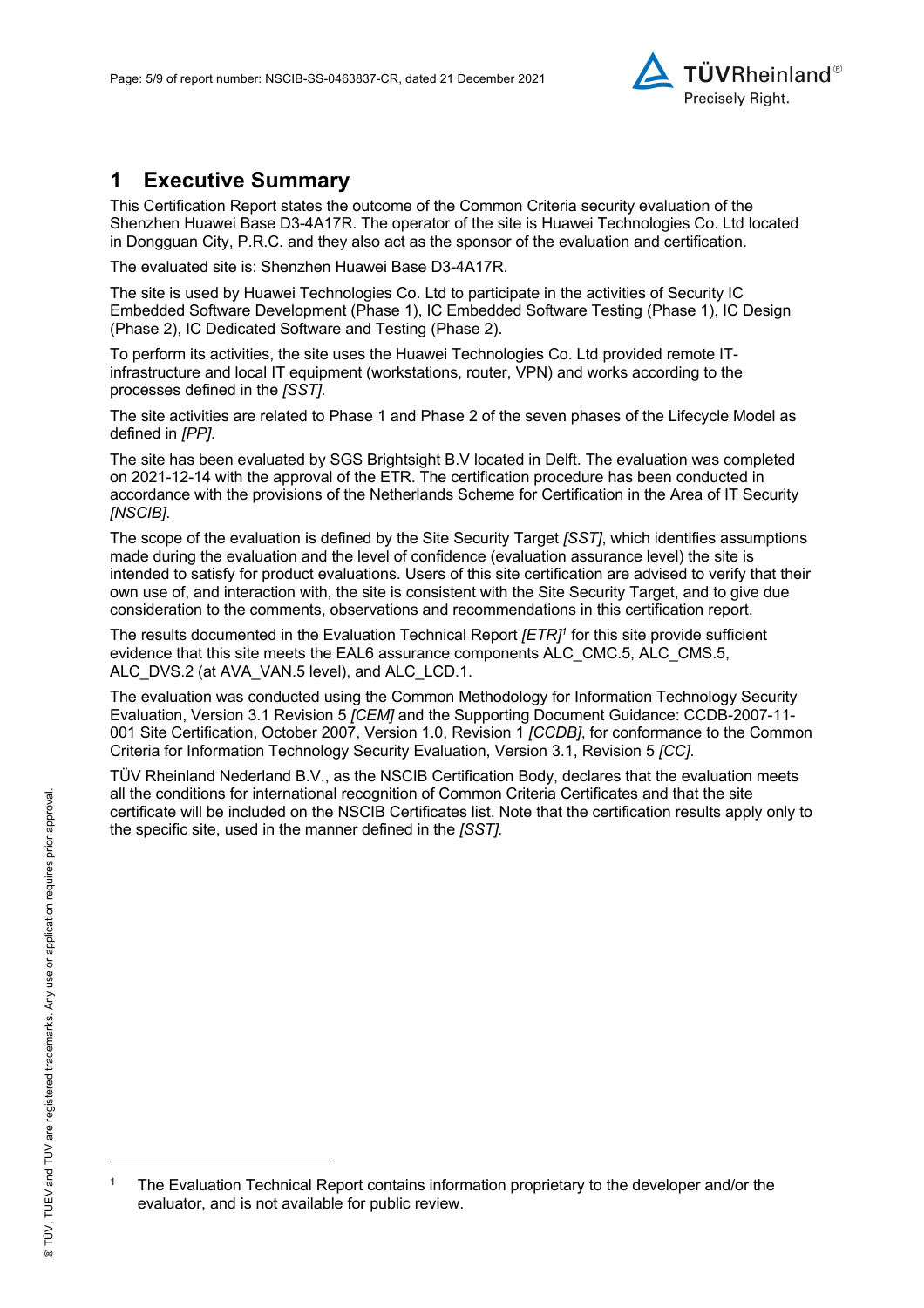

## **2 Certification Results**

### *2.1 Site Identification*

The Target of Evaluation (TOE) for this evaluation is the Shenzhen Huawei Base D3-4A17R located in Shenzhen, P.R.C.

### *2.2 Scope: Physical*

This site certification considers a location on the 4th floor of the D3 Building of the Huawei Shenzhen site D-Zone, occupied only by Huawei Technologies Co. Ltd.

The area where the relevant activities take place is limited to:

- One lobby area
- One secure development room
- One secure testing room
- One conference room
- One IT server room.

### *2.3 Scope: Logical*

This site is used for development and testing of hardware and software for secure integrated circuits. Testing is performed by simulation and on physical objects.

These activities are related to Phase 1 and/or Phase 2 of the seven phases of the Lifecycle Model in *[PP]*.

Within those phases, the site is involved in:

- $\triangleright$  ALC DVS to control access to the assets (at AVA\_VAN.5 level)
- $\triangleright$  ALC CMC/CMS to handle the site internal documentation and TOE development-related configuration items
- $\triangleright$  ALC LCD as part of TOE testing

### *2.4 Evaluation Approach*

The evaluation is a first evaluation.

In the evaluation all evaluator actions, including a physical site visit, have been performed. For assessment of the ALC\_DVS aspects, the Minimum Site Security Requirements *[MSSR]* have been used.

### *2.5 Evaluation Results*

The evaluation lab documented its evaluation results in the *[ETR] <sup>2</sup>* , which references other evaluator documents. To support reuse of the site evaluation activities a derived document *[STAR] <sup>3</sup>* was provided and approved. This document provides details of the site evaluation that must be considered when this site is used in a product evaluation.

The evaluation lab concluded that the site meets the assurance requirements listed in the *[SST]* as assessed in accordance with *[CC], [CEM]* and *[CCDB]*.

<sup>2</sup> The Evaluation Technical Report contains information proprietary to the developer and/or the evaluator, and is not available for public review.

 $3$  The Site Technical Audit Report contains information necessary to an evaluation lab and certification body for the reuse of the site audit report in a TOE evaluation.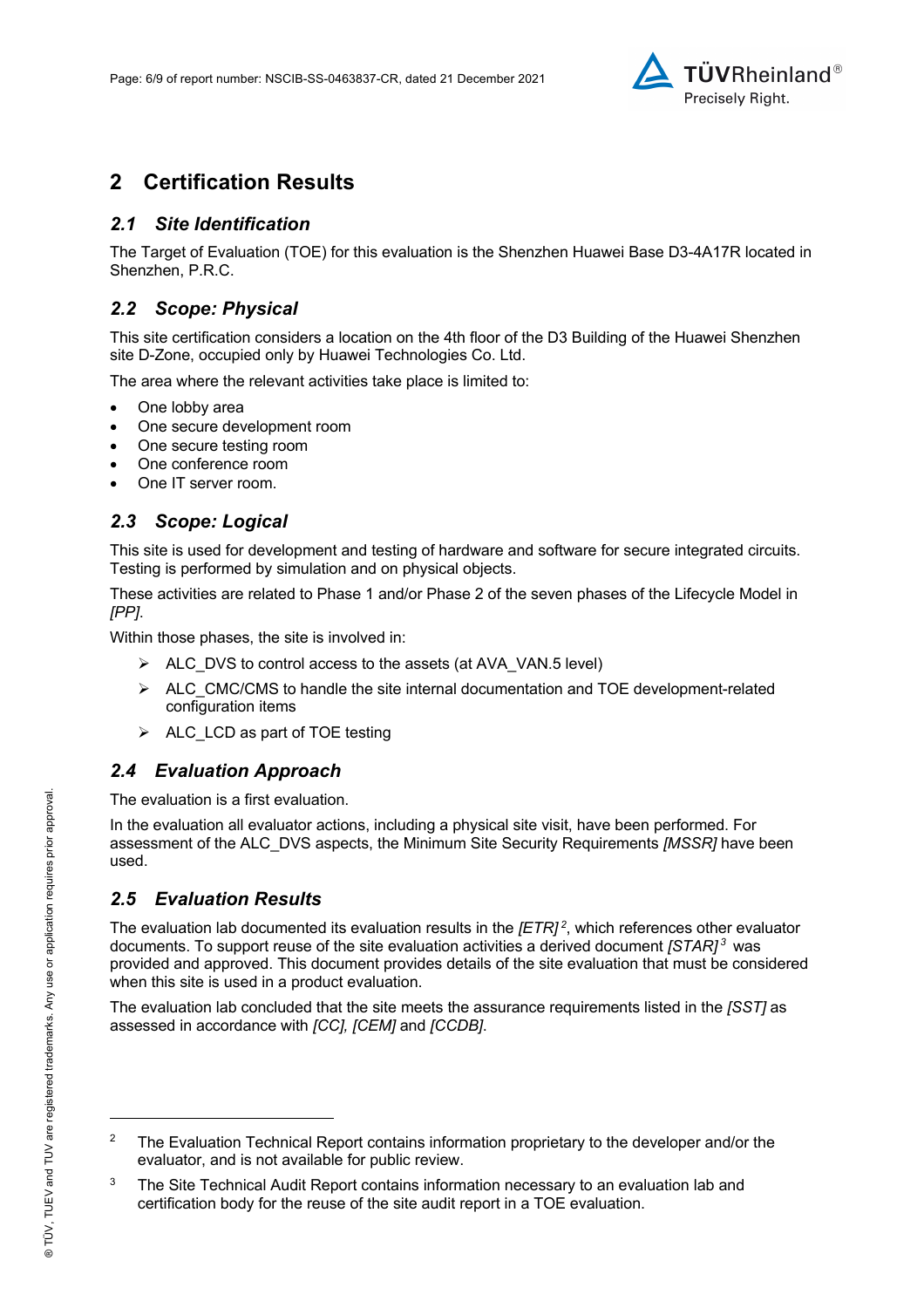

#### *2.6 Comments/Recommendations*

The Site Security Target *[SST]* contains necessary information about the usage of the site. During a product evaluation, the evidence for fulfilment of the Assumptions listed in the *[SST]* shall be examined by the evaluator of the product when reusing the results of this site evaluation.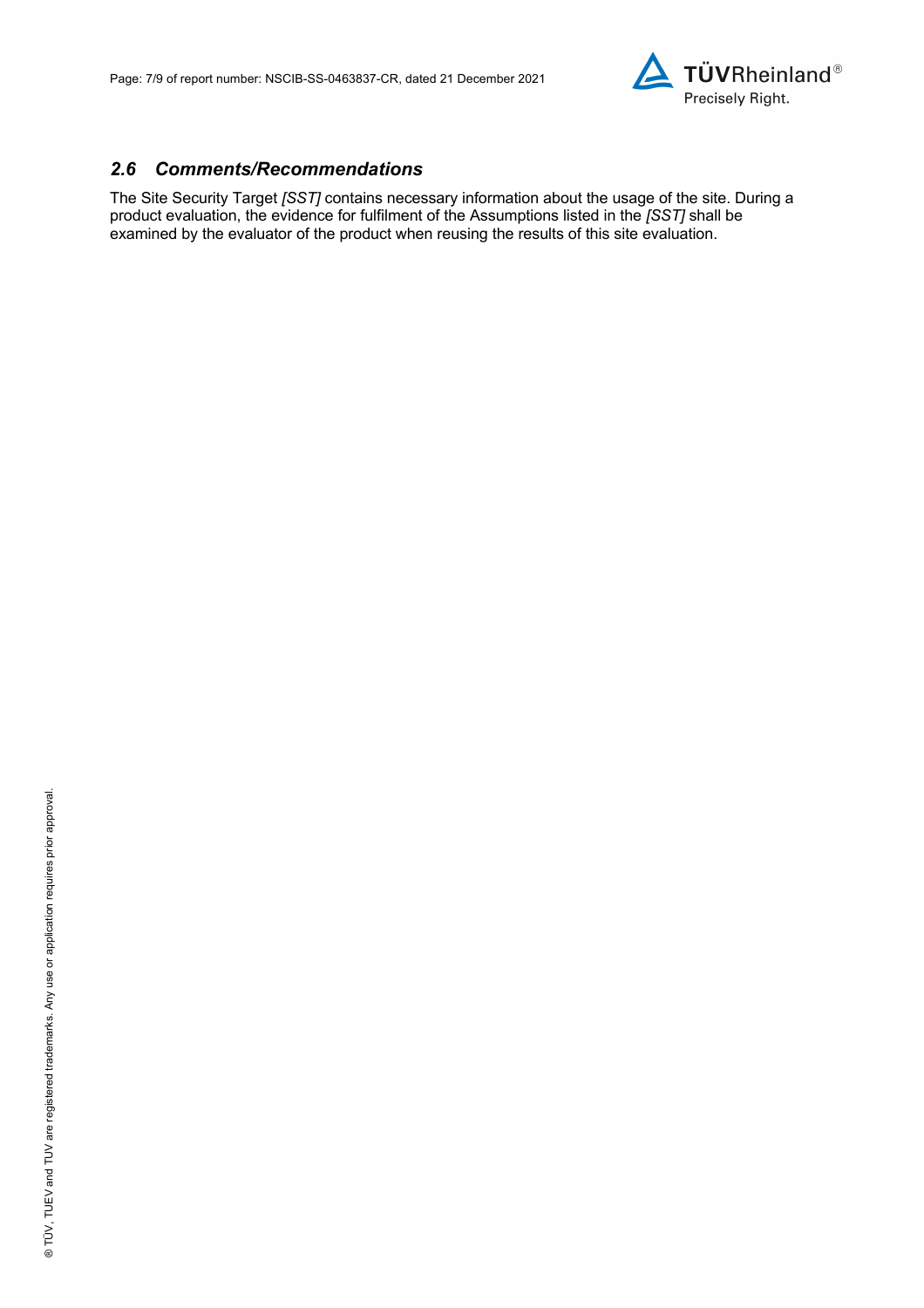

### **3 Site Security Target**

The HiPandaCC V100 Site Security Target Shenzhen-Huawei Base D3-4A17R, Version 0.6, 14 December 2021 *[SST]* is included here by reference.

### **4 Definitions**

This list of acronyms and definitions contains elements that are not already defined by the CC or CEM:

| ΙT           | Information Technology                                          |
|--------------|-----------------------------------------------------------------|
| <b>ITSEF</b> | <b>IT Security Evaluation Facility</b>                          |
| JIL          | Joint Interpretation Library                                    |
| <b>MSSR</b>  | <b>Minimum Site Security Requirements</b>                       |
| <b>NSCIB</b> | Netherlands Scheme for Certification in the area of IT Security |
| TOE          | <b>Target of Evaluation</b>                                     |